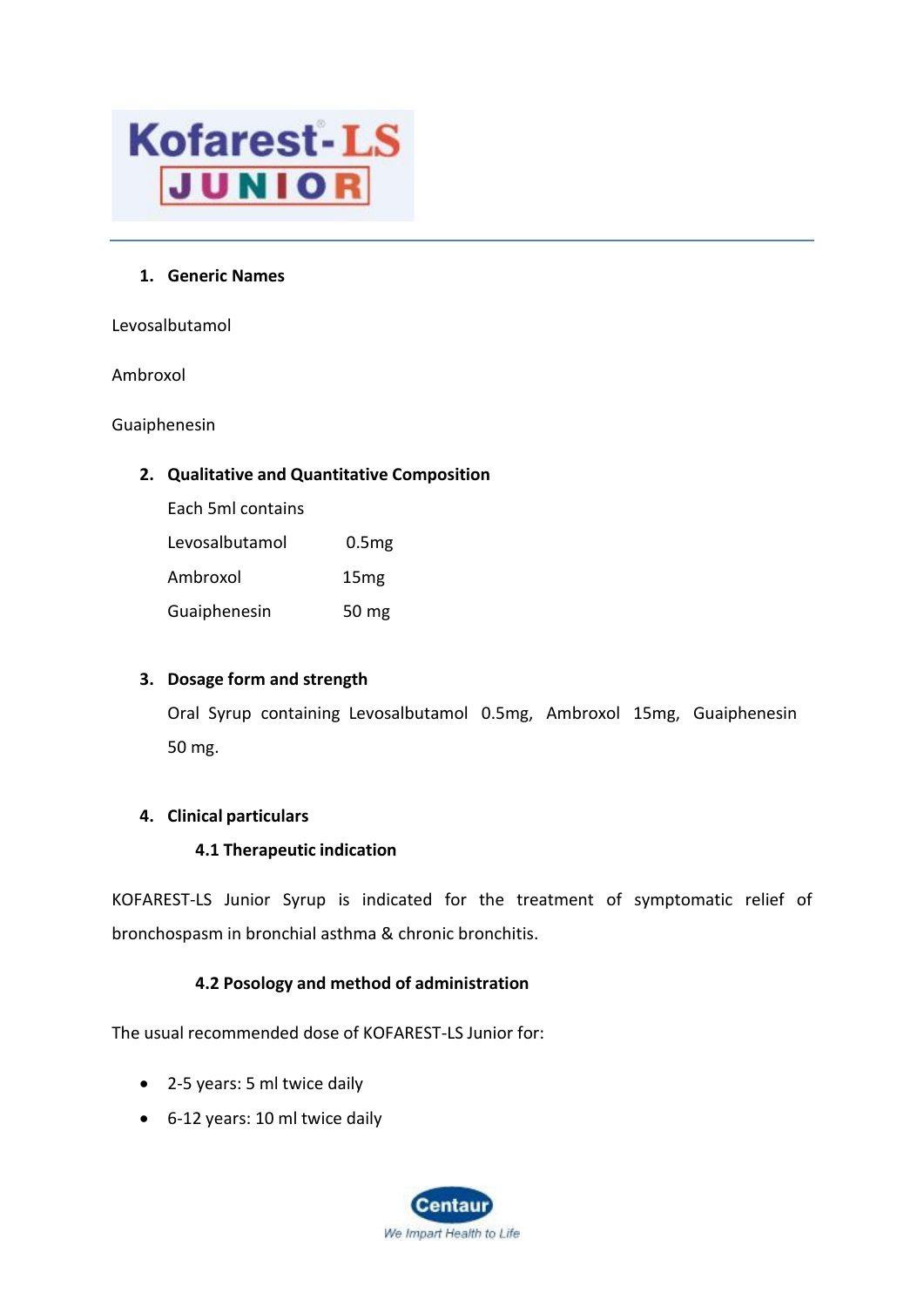## **4.3 Contraindication**

KOFAREST-LS Junior Syrup is contraindicated in patients with hypersensitivity to any ingredient of the formulation.

## **4.4 Special warnings and precautions for use**

- While treating cough as a symptom, it is important to make every effort to determine and treat appropriately the underlying cause, such as a specific infection.
- Caution should be observed while prescribing KOFAREST-LS Syrup to children with hypertension, cardiovascular disease, uncontrolled juvenile diabetes mellitus, hyperthyroidism, and seizures or in patients who are unusually hypersensitive to sympathomimetic amines.

# **4.5 Drug interactions**

- Hypokalaemia with high doses of ß2 -agonists may result in increased susceptibility to digitalis induced cardiac arrhythmias.
- Hypokalaemia may be enhanced by concomitant administration of aminophylline or other xanthine, corticosteroids or by diuretic therapy.
- Other sympathomimetic bronchodilators or epinephrine should not be used concomitantly with salbutamol, since their combined effect on the cardiovascular system may be deleterious to the patient.
- Salbutamol should be administered with caution in patients being treated with monoamine oxidase (MAO) inhibitors or tricyclic antidepressants, since the action of salbutamol on the vascular system may be potentiated.

# **4.6 Use in special population**

- Pediatric**:** Safe in children.
- Geriatric: Clinical studies did not include sufficient numbers of subjects aged 65 years and older to determine whether they respond differently from younger subjects. If clinically warranted due to insufficient bronchodilator response, the dose may be increased in elderly patients as tolerated, in

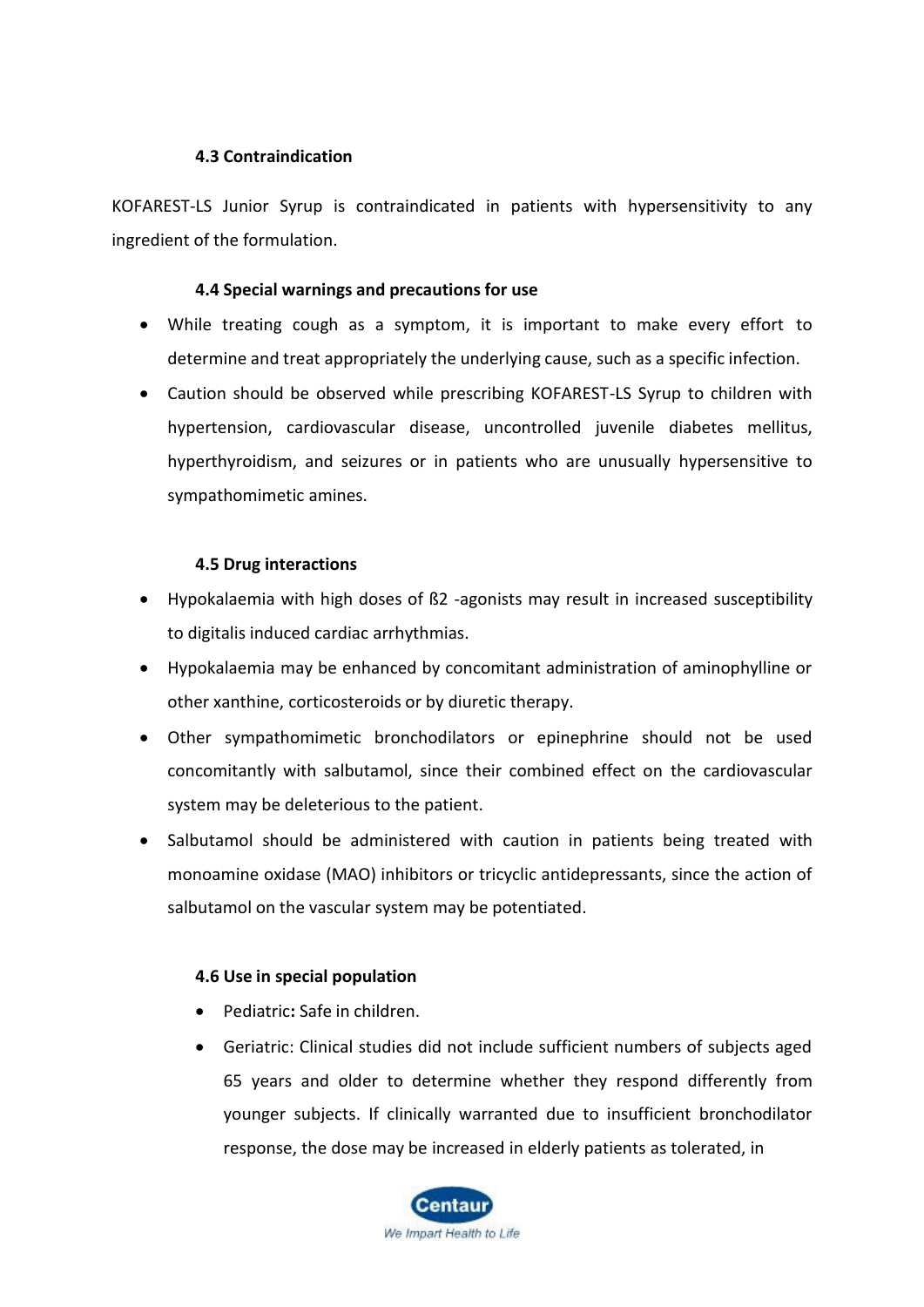conjunction with frequent clinical and laboratory monitoring, to the maximum recommended daily dose.

- Liver impairment: Use with caution.
- Renal failure: Use with caution.
- Pregnancy and lactation: Category C: Either studies in animals have revealed adverse effects on the foetus (teratogenic or embryocidal or other) and there are no controlled studies in women or studies in women and animals are not available. Drugs should be given only if the potential benefit justifies the potential risk to the foetus. No studies available for use during breast feeding.

## **4.7 Effects on ability to drive and use machine**

Patients should be cautioned against engaging in activities requiring complete mental alertness, and motor coordination such as operating machinery until their response to Kofarest LS Junior Syrup is known.

#### **4.8 Undesirable effects**

An adverse drug reaction includes Tachycardia, Palpitations, Hypoacusis, Vision blurred, Nausea, Vomiting, Drug ineffective, Drug hypersensitivity, Pneumonia, Medication error, Hear rate increased, Hypokalaemia, Tremor, Dizziness, Headache, Nervousness, Insomnia, Dyspnoea, Asthma, Pruritus, Thrombocytopenia, Eosinophilia, Cardiac flutter, Vascular malformation, Vertigo, Tinnitus, Eyelid edema, Diarrhoea, Chest pain, Chills, Hepatic function abnormal, Anaphylactic shock, Conjunctivitis, Infusion related reaction, Blood pressure increased, Decreased appetite, Pain in extremity, Dysuria, Genital erosion, Rash, Flushing, Anemia, Incorrect product administration duration, Accidental overdose, Muscle spasm, Vaginal haemorrhage, Prostatomegaly.

#### **4.9 Overdose**

There is limited experience of overdose with Kofarest LS Junior syrup. Initiate general symptomatic and supportive measures in all cases of overdosages where necessary.

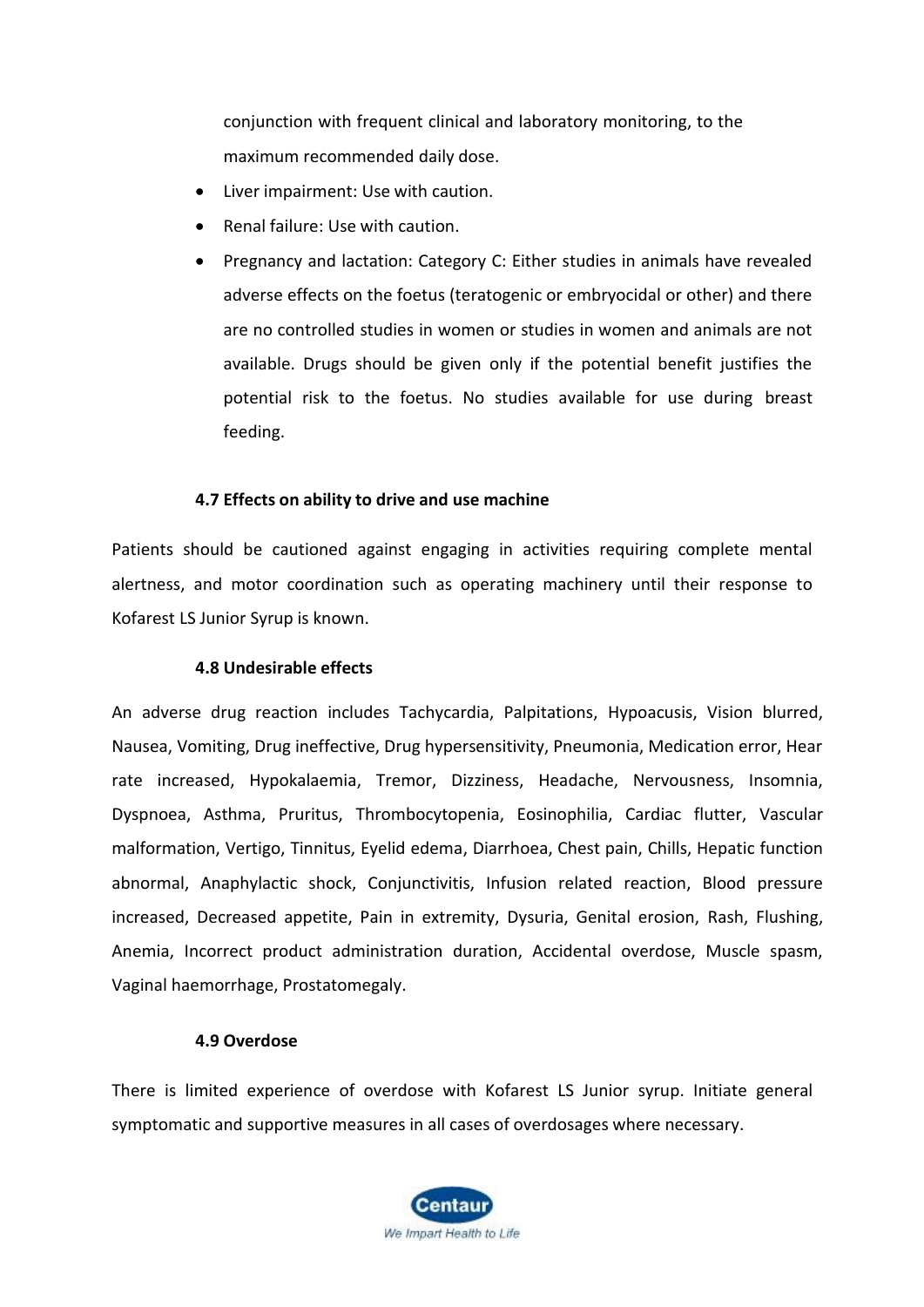#### **5. Pharmacological properties**

## **5.1 Mechanism of action**

- Activation of β2 adrenergic receptors on airway smooth muscle leads to the activation of adenylate cyclase and to an increase in the intracellular concentration of 3',5'-cyclic adenosine monophosphate (cyclic AMP). The increase in cyclic AMP is associated with the activation of protein kinase A, which in turn, inhibits the phosphorylation of myosin and lowers intracellular ionic calcium concentrations, resulting in muscle relaxation. Levosalbutamol relaxes the smooth muscles of all airways, from the trachea to the terminal bronchioles. Increased cyclic AMP concentrations are also associated with the inhibition of the release of mediators from mast cells in the airways. Levosalbutamol acts as a functional agonist that relaxes the airway irrespective of the spasmogen involved, thereby protecting against all Broncho constrictor challenges.
- Ambroxol is a mucolytic agent. Excessive Nitric oxide (NO) is associated with inflammatory and some other disturbances of airways function. NO enhances the activation of soluble guanylate cyclase and cGMP accumulation. Ambroxol has been shown to inhibit the NO-dependent activation of soluble guanylate cyclase. It is also possible that the inhibition of NO-dependent activation of soluble guanylate cyclase can suppress the excessive mucus secretion; therefore it lowers the phlegm viscosity and improves the mucociliary transport of bronchial secretions.
- Guaifenesin may act as an irritant to gastric vagal receptors, and recruit efferent parasympathetic reflexes that cause glandular exocytosis of a less viscous mucus mixture. Cough may be provoked. This combination may flush tenacious, congealed mucopurulent material from obstructed small airways and lead to a temporary improvement in dyspnea or the work of breathing.

#### **5.2 Pharmacodynamics properties**

• Like other bronchodilators, Levosalbutamol acts by relaxing smooth muscle in the bronchial tubes, and thus shortening or reversing an acute "attack" of shortness of breath or difficulty breathing.

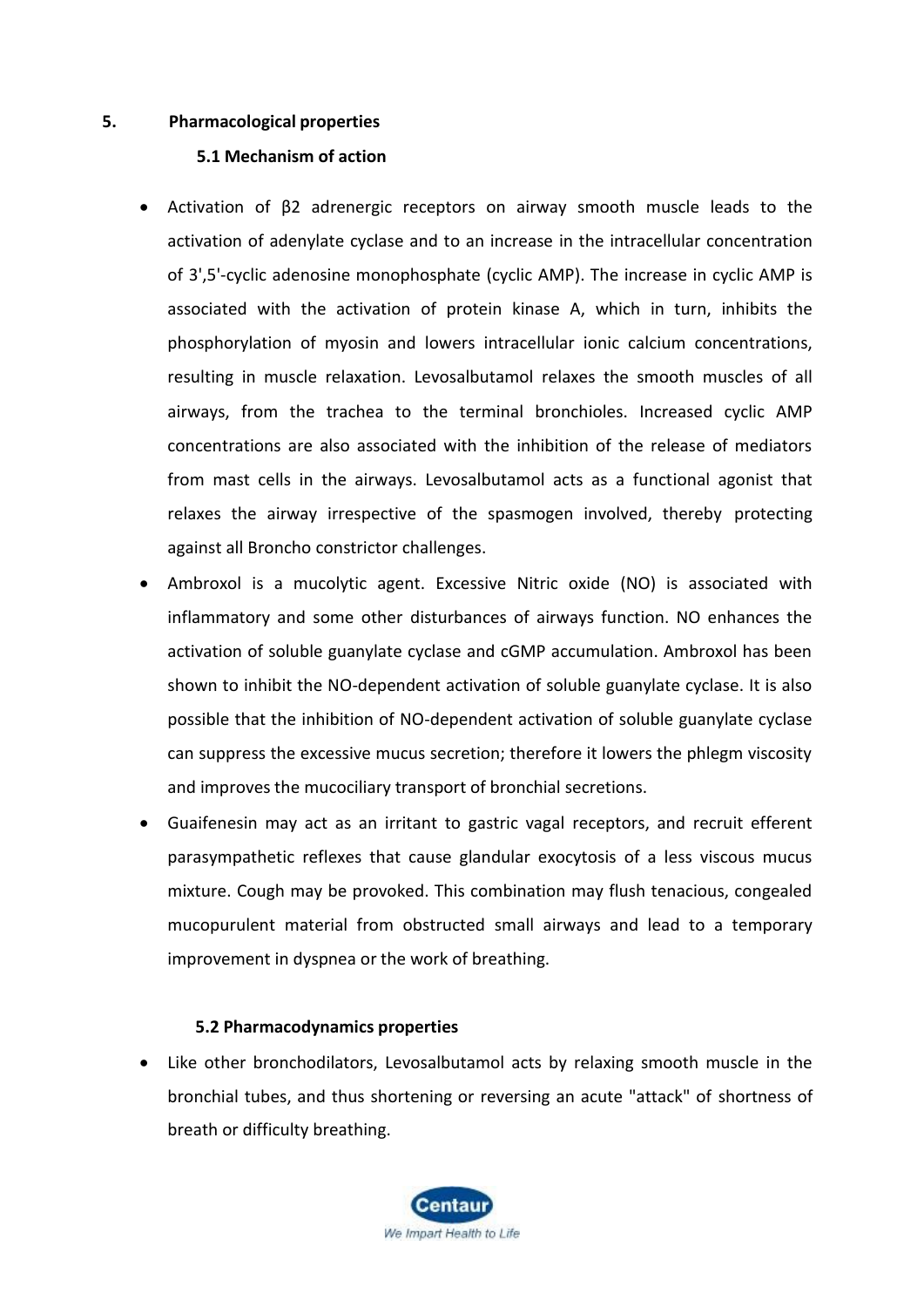• Guaifenesin is an expectorant which increases the output of phlegm (sputum) and bronchial secretions by reducing adhesiveness and surface tension. The increased flow of less viscous secretions promotes ciliary action and changes a dry, unproductive cough to one that is more productive and less frequent. By reducing the viscosity and adhesiveness of secretions, Guaifenesin increases the efficacy of the mucociliary mechanism in removing accumulated secretions from the upper and lower airway.

## **5.3 Pharmacokinetic properties**

There is some systemic absorption of inhaled Levosalbutamol. After a single dose Levosalbutamol has a half-life of 3.3 hours. Levosalbutamol is rapidly excreted, mainly in the urine, as metabolites and unchanged drug; a smaller proportion is excreted in the faeces.

Guaifenesin is well absorbed from the gastrointestinal tract. It is metabolised and then excreted in the urine.

#### **6. Nonclinical properties**

# **6.1 Animal Toxicology or Pharmacology**

NA.

# **7. Description**

Levosalbutamol is a short-acting sympathomimetic beta-2 adrenergic receptor agonist with bronchodilator activity. Its chemical name is 4-[(1*R*)-2-(*tert*-butylamino)-1-hydroxyethyl]-2- (hydroxymethyl)phenol and its chemical structure is:

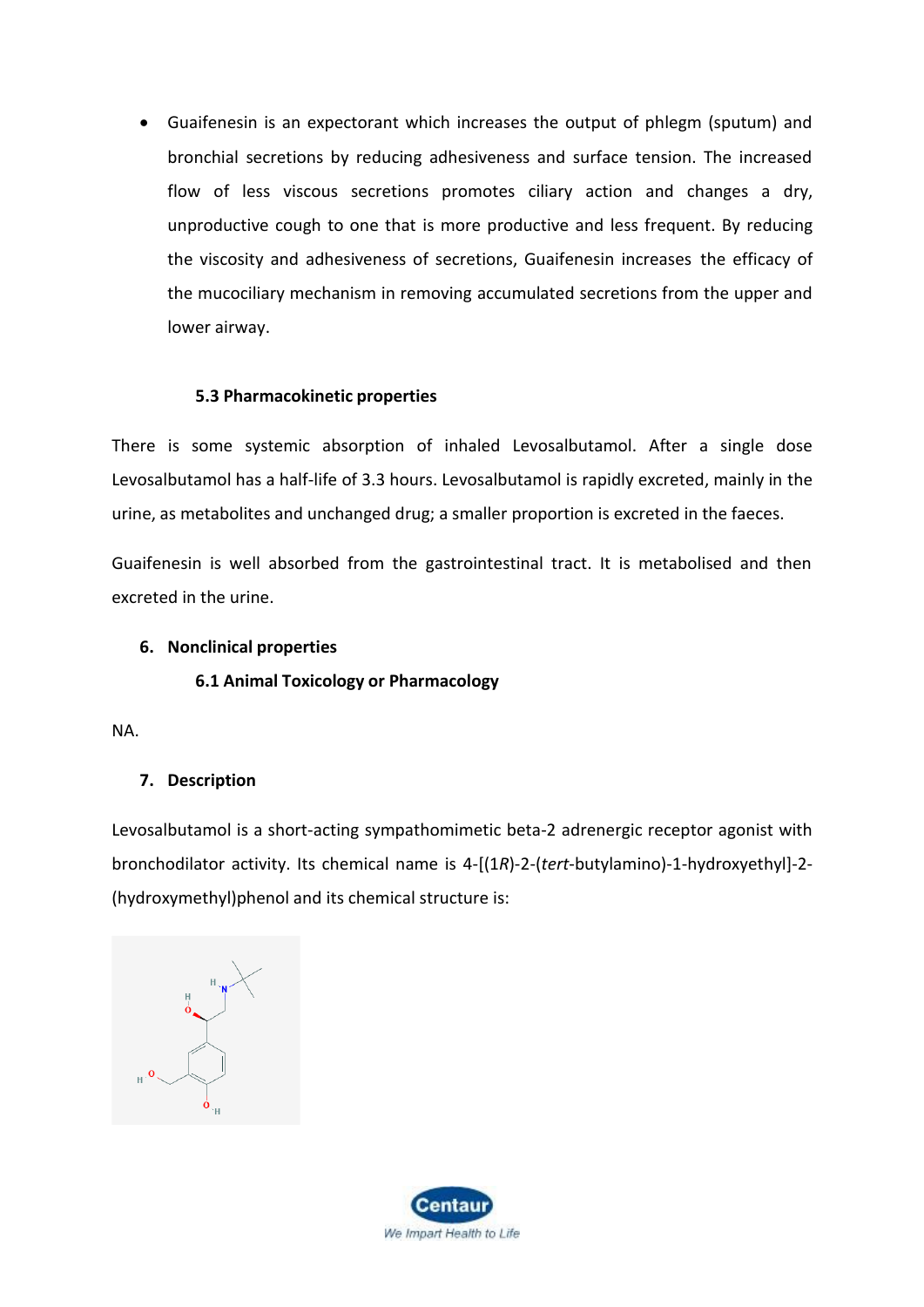Its empirical formula is  $C_{13}H_{21}NO_3$  $C_{13}H_{21}NO_3$  $C_{13}H_{21}NO_3$  and its molecular weight is 239.31 g/mol.

**Ambroxol** belongs to a group of medications called mucolytics. Its chemical name is (1r,4r)- 4-{[(2-amino-3,5-dibromophenyl)methyl]amino}cyclohexan-1-ol hydrochloride and its structure is:



Its empirical formula is  $C_{13}H_{19}Br_2CIN_2O$  and its molecular weight is 414.56 g/mol.

**Guaiphenesin** is in a class of medications called expectorants. Its chemical name is 3-(2 methoxyphenoxy)propane-1,2-diol and its chemical structure is:



Its empirical formula is C10H14O4 and its molecular weight is 198.216 g/mol.

#### **8. Pharmaceutical particulars**

#### **8.1 Incompatibilities**

There are no known incompatibilities.

# **8.2 Shelf-life**

24 months.

# **8.3 Packaging Information**

Kofarest LS Junior syrup is available in 60ml bottle.

# **8.4 Storage and handling instructions**

Store below 25<sup>o</sup>c. Protect from light.

**9. Patient Counselling Information**

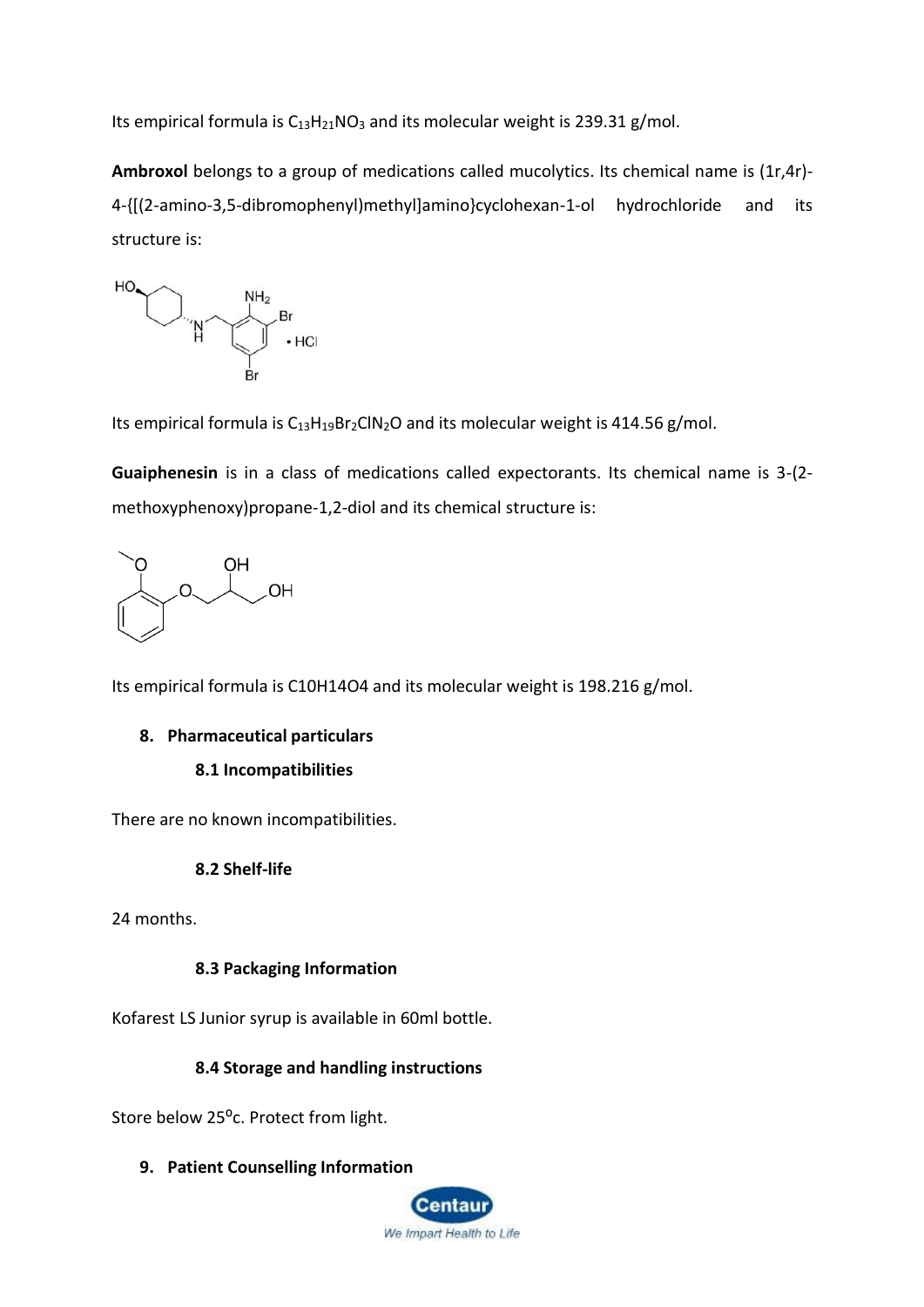#### **9.1 Adverse Reactions**

#### Refer part 4.8

#### **9.2 Drug Interactions**

#### Refer part 4.5

**9.3 Dosage**

#### Refer part 4.2

**9.4 Storage**

#### Refer part 8.4

**9.5 Risk Factors**

#### Refer part 4.4

**9.6 Self-monitoring information**

#### NA

# **9.7 Information on when to contact a health care provider or seek emergency help**

Patient is advised to be alert for the emergence or worsening of the adverse reactions and contact the prescribing physician.

#### **9.8 Contraindications**

Refer part 4.3

#### **10. Manufactured by Rivpra Formulation Pvt. Ltd.**

# **11. Details of permission or license number with date**

Lic. No. 35/UA/2008, dated 31.08.2015

#### **12. Date of revision: January 2022.**